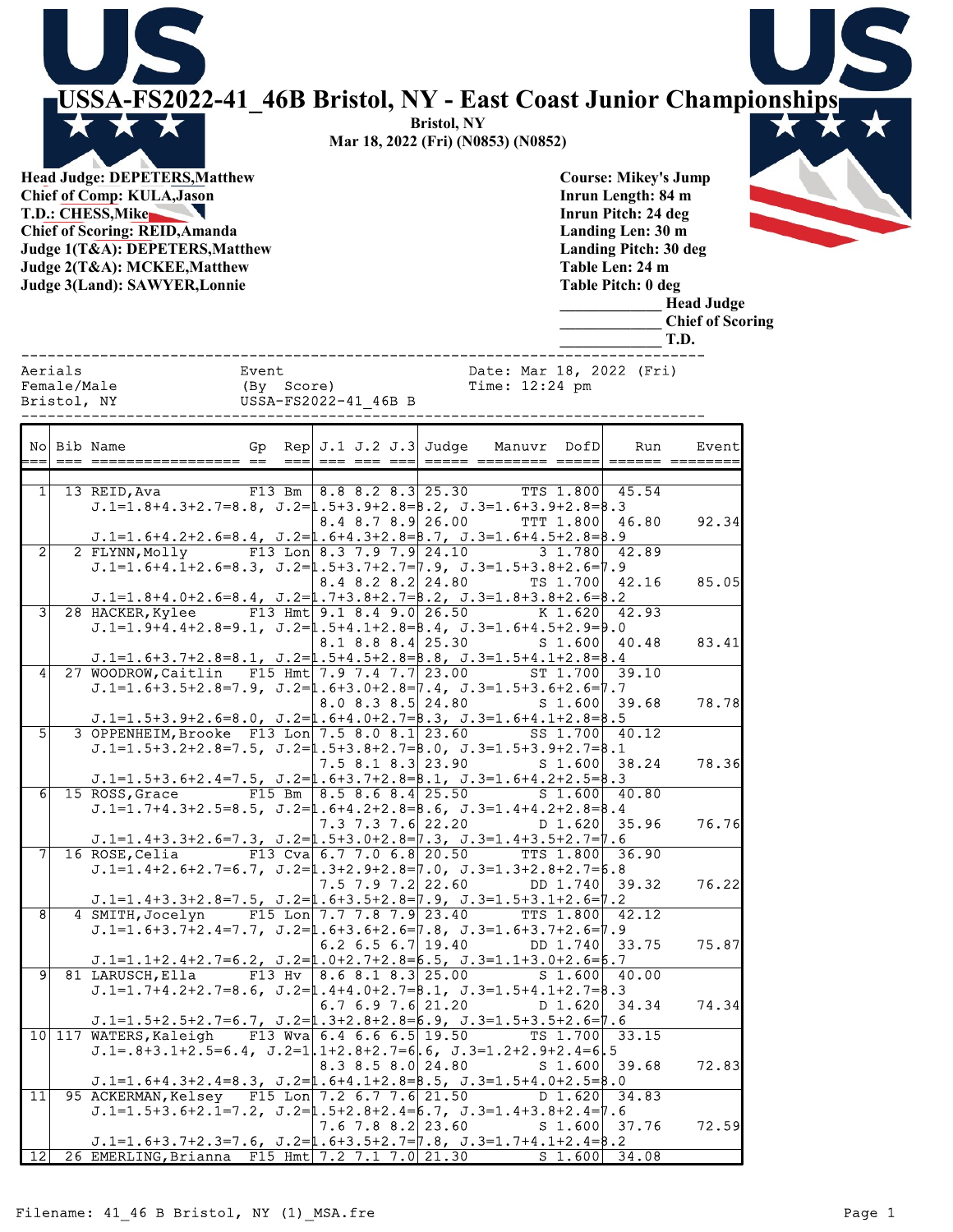Aerials Event Date: Mar 18, 2022 (Fri) Female/Male (By Score) Time: 12:24 pm

| ===            | No Bib Name                                                                                                                                                                                     |        | Gp Rep $J.1 J.2 J.3$ Judge                                 |  | Manuvr DofD                         | Run.  | Event |
|----------------|-------------------------------------------------------------------------------------------------------------------------------------------------------------------------------------------------|--------|------------------------------------------------------------|--|-------------------------------------|-------|-------|
|                | $J.1=1.6+2.9+2.7=7.2$ , $J.2=1.5+3.0+2.6=7.1$ , $J.3=1.5+3.0+2.5=7.0$<br>$J.1=1.8+3.8+2.8=8.4$ , $J.2=1.5+3.8+2.7=8.0$ , $J.3=1.5+4.0+2.7=8.2$                                                  |        | $8.4$ $8.0$ $8.2$ $24.60$                                  |  | N 1.560 38.37                       |       | 72.45 |
|                | 13 22 NELSON, Arden<br>$J.1=1.1+3.6+2.7=7.4$ , $J.2= .8+3.6+2.4=6 .8$ , $J.3=.9+4.0+2.6=7.5$<br>$J.1=1.3+3.9+2.7=7.9$ , $J.2=1.1+3.4+2.8=7.3$ , $J.3=1.3+4.0+2.7=8.0$                           |        | F13 Hv $ 7.4\;6.8\;7.5 21.70$<br>7.9 7.3 8.0 23.20         |  | N 1.560 33.85<br>S 1.600 37.12      |       | 70.97 |
|                | 1 14 BOSSOLA, Nicco<br>$J.1=1.5+4.3+2.9=8.7$ , $J.2=1.7+4.3+2.9=8.9$ , $J.3=1.5+4.2+2.9=8.6$                                                                                                    |        | M13 Pa 8.7 8.9 8.6 26.20                                   |  | $bT$ 2.000 52.40                    |       |       |
| $\overline{2}$ | $J.1=1.1+3.2+2.8=7.1$ , $J.2=1.5+3.5+2.9=7.9$ , $J.3=1.4+3.4+2.4=7.2$<br>25 CANZANO, Gavin                                                                                                      |        | $7.1$ $7.9$ $7.2$ $22.20$<br>M13 Bm 7.8 8.1 8.2 24.10      |  | bPX 2.000 44.40<br>bT 2.000 48.20   |       | 96.80 |
| 3 <sup>1</sup> | $J.1=1.6+3.5+2.7=7.8$ , $J.2=1.7+3.7+2.7=8.1$ , $J.3=1.6+3.9+2.7=8.2$<br>$J.1=1.5+2.8+2.7=7.0$ , $J.2=1.5+3.3+2.8=7.6$ , $J.3=1.6+3.0+2.7=7.3$<br>8 CARTER, Max                                 |        | $7.0$ $7.6$ $7.3$ $21.90$<br>M13 Lon $6.2$ 6.6 6.8 19.60   |  | bPX 2.000 43.80<br>bPX 2.000 39.20  |       | 92.00 |
|                | $J.1=1.3+2.7+2.2=6.2$ , $J.2=1.6+2.4+2.6=6.6$ , $J.3=1.6+2.9+2.3=6.8$<br>$J.1=1.5+3.5+2.4=7.4$ , $J.2=1.7+3.6+2.4=7.7$ , $J.3=1.7+3.9+2.5=8.1$                                                  |        | 7.4 7.7 8.1 23.20                                          |  | 7X 2.180 50.57                      |       | 89.77 |
|                | 63 KANE, J.P.<br>$J.1=1.3+2.5+2.7=6.5$ , $J.2=1.5+3.0+2.7=7.2$ , $J.3=1.6+3.0+2.6=7.2$<br>$J.1=1.4+3.4+2.7=7.5$ , $J.2=1.4+3.8+2.7=7.9$ , $J.3=1.4+3.8+2.7=7.9$                                 |        | M13 Hmt 6.5 7.2 7.2 20.90<br>$7.5$ $7.9$ $7.9$ $23.30$     |  | bPX 2.000<br>$DT$ 2.000 46.60       | 41.80 | 88.40 |
| 5 <sup>1</sup> | 9 PRESTON, Harper M15 Lon 8.5 8.4 8.5 25.40<br>$J.1=1.8+4.1+2.6=8.5$ , $J.2=1.7+4.0+2.7=8.4$ , $J.3=1.7+4.1+2.7=8.5$                                                                            |        | $7.9$ $7.3$ $7.8$ 23.00                                    |  | TTTT 1.900 48.26<br>TT 1.700 39.10  |       | 87.36 |
| 6              | $J.1=1.4+3.8+2.7=7.9$ , $J.2=1.4+3.2+2.7=7.3$ , $J.3=1.6+3.5+2.7=7.8$<br>40 PLUMMER,Nolan<br>$J.1=1.8+3.7+2.9=8.4$ , $J.2=1.6+3.9+2.8=8.3$ , $J.3=1.5+3.8+2.5=7.8$                              |        | M17 Pa   8.4 8.3 7.8 24.50<br>$8.3$ $8.4$ $8.4$ $25.10$    |  | TS 1.700<br>DD 1.740 43.67          | 41.65 | 85.32 |
| 71             | $J.1=1.8+3.9+2.6=8.3$ , $J.2=1.6+3.9+2.9=8.4$ , $J.3=1.6+4.0+2.8=8.4$<br>41 MCCALIP, Chance<br>$J.1=1.7+4.2+2.8=8.7$ , $J.2=1.8+4.3+2.8=8.9$ , $J.3=1.5+4.3+2.8=8.6$                            |        | M13 Pa   8.7 8.9 8.6 26.20<br>$8.5$ $8.1$ $8.5$ $25.10$    |  | S 1.600 41.92<br>TS 1.700 42.67     |       | 84.59 |
| 81             | $J.1=1.7+4.2+2.6=8.5$ , $J.2=1.5+3.8+2.8=8.1$ , $J.3=1.5+4.2+2.8=8.5$<br>65 SMITH, Liam<br>$J.1=1.4+3.8+2.8=8.0$ , $J.2=1.3+3.8+2.8=7.9$ , $J.3=1.5+3.8+2.7=8.0$                                |        | M13 Hmt $8.0$ 7.9 $8.0$ 23.90<br>$8.7$ $8.4$ $8.6$ $25.70$ |  | TT 1.700 40.63                      |       | 84.32 |
| 91             | $J.1=1.8+4.0+2.9=8.7$ , $J.2=1.6+4.0+2.8=8.4$ , $J.3=1.7+4.1+2.8=8.6$<br>24 COPELAND, Russell M13 Bm 7.0 7.5 7.2 21.70<br>$J.1=1.3+3.0+2.7=7.0$ , $J.2=1.6+3.2+2.7=7.5$ , $J.3=1.6+3.0+2.6=7.2$ |        |                                                            |  | TS 1.700 43.69<br>TTS 1.800 39.06   |       |       |
|                | $J.1=1.6+3.7+2.6=7.9$ , $J.2=1.6+3.7+2.7=8.0$ , $J.3=1.6+4.0+2.8=8.4$<br>10 46 CONLEY, Owen                                                                                                     |        | $7.9$ 8.0 8.4 24.30<br>M17 Buf 8.0 8.2 8.5 24.70           |  | TTT 1.800 43.74<br>TS 1.700 41.99   |       | 82.80 |
|                | $J.1=1.7+3.7+2.6=8.0$ , $J.2=1.6+3.9+2.7=8.2$ , $J.3=1.7+4.2+2.6=8.5$<br>$J.1=1.6+3.7+2.7=8.0$ , $J.2=1.4+3.8+2.8=8.0$ , $J.3=1.4+3.5+2.7=7.6$<br>11 19 HENSON, Jackson                         |        | $8.0$ $8.0$ $7.6$ $23.60$<br>M15 Cro 7.4 7.6 7.5 22.50     |  | TT 1.700 40.12<br>7 2.060 46.35     |       | 82.11 |
|                | $J.1=1.5+3.6+2.3=7.4$ , $J.2=1.4+3.5+2.7=7.6$ , $J.3=1.4+3.5+2.6=7.5$<br>$J.1=1.3+3.5+1.8=6.6$ , $J.2=1.5+3.4+2.0=6.9$ , $J.3=1.4+3.0+2.0=6.4$                                                  |        | 6.6 6.9 6.4 19.90                                          |  | $3 \t1.780 \t35.42$                 |       | 81.77 |
| 12             | 73 CASTO, Owen<br>$J.1=1.4+3.2+2.3=6.9$ , $J.2=1.3+3.2+2.7=7.2$ , $J.3=1.5+3.2+2.7=7.4$<br>$J.1=1.5+3.3+2.5=7.3$ , $J.2=1.6+3.6+2.7=7.9$ , $J.3=1.5+3.3+2.5=7.3$                                | M17 Hv | $6.9$ 7.2 7.4 21.50<br>$7.3$ $7.9$ $7.3$ 22.50             |  | TTTS 1.900 40.85<br>TTS 1.800 40.50 |       | 81.35 |
| 13             | 47 WOLLEN, Trevor<br>$J.1=1.8+4.0+2.7=8.5$ , $J.2=1.7+4.0+2.8=8.5$ , $J.3=1.7+4.0+2.8=8.5$<br>$J.1=1.5+2.7+2.4=6.6$ , $J.2=1.5+3.0+2.8=7.3$ , $J.3=1.5+2.9+2.7=7.1$                             |        | M17 Buf $8.5$ $8.5$ $8.5$ $25.50$<br>6.6 7.3 7.1 $21.00$   |  | TS 1.700 43.35<br>TTS 1.800 37.80   |       | 81.15 |
|                | 14 119 LUND, Tucker<br>$J.1=1.5+3.4+2.4=7.3$ , $J.2=1.3+2.8+2.8=6.9$ , $J.3=1.6+2.8+2.6=7.0$                                                                                                    |        | M15 Cro 7.3 6.9 7.0 21.20<br>$7.7$ 8.1 7.8 23.60           |  | DTS 1.820 38.58<br>TTS 1.800 42.48  |       | 81.06 |
| 15             | $J.1=1.5+3.6+2.6=7.7$ , $J.2=1.7+3.6+2.8=8.1$ , $J.3=1.6+3.7+2.5=7.8$<br>5 KEVE, Tyler<br>$J.1=1.3+3.5+2.1=6.9$ , $J.2=1.4+3.1+2.7=7.2$ , $J.3=1.6+3.7+2.5=7.8$                                 |        | M13 Wva 6.9 7.2 7.8 21.90<br>5.96.46.3 18.60               |  | 7 2.060 45.11<br>3G 1.910 35.52     |       | 80.63 |